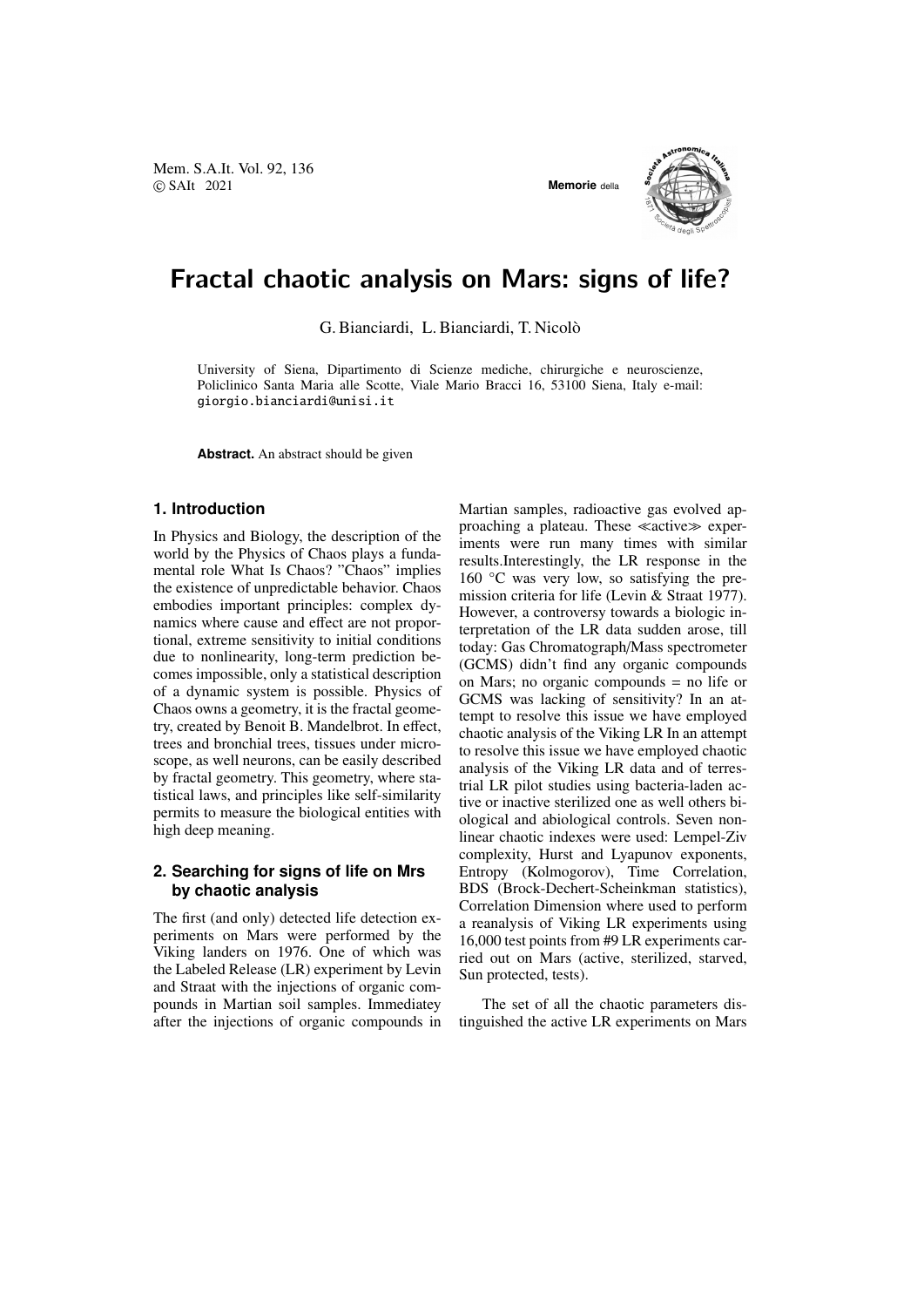| Members                           |                 |            | <b>Statistics</b> |          |          |
|-----------------------------------|-----------------|------------|-------------------|----------|----------|
| Case                              | <b>Distance</b> | Variable   | Minimum           | Mean     | Maximum  |
| VL <sub>2</sub> C <sub>4</sub>    | 0.464           | LZ         | 0.294             | 0.790    | 1.379    |
| VIIC <sub>2</sub>                 | 0.593           | H          | $-0.984$          | $-0.706$ | 0.111    |
| VL1C4                             | 0.479           | λ          | 0.000             | 0.724    | 2.404    |
| VL <sub>2</sub> C <sub>5</sub>    | 0.966           | K          | $-1.434$          | 0.534    | 1.449    |
| BIOL <sub>6</sub>                 | 0.311           | <b>BDS</b> | $-2.010$          | $-0.721$ | 0.190    |
| DT VL <sub>2</sub> C <sub>3</sub> | 0.790           | τ          | $-0.645$          | $-0.508$ | $-0.156$ |
| VL1 Atmo. temp                    | 0.413           |            |                   |          |          |
| Pre-inj radioactivity             | 0.494           |            |                   |          |          |

Cluster 1 (controls/physical) of 2 Contains 8 Cases

Cluster 2 (actives/biological) of 2 Contains 7 Cases

|                                | Members             | <b>Statistics</b> |          |          |
|--------------------------------|---------------------|-------------------|----------|----------|
| Case                           | Distance Variable   | Minimum           | Mean     | Maximum  |
| BIOL5                          | LZ.<br>0.534        | $-2.136$          | $-0.902$ | $-0.080$ |
| VL1C1                          | 0.285<br>Н          | $-0.218$          | 0.806    | 2.190    |
| VL1C3                          | 0.409<br>λ          | $-1.202$          | $-0.828$ | $-0.219$ |
| VL <sub>2</sub> C1             | 0.544<br>К          | $-1.656$          | $-0.610$ | 0.673    |
| VL <sub>2</sub> C <sub>3</sub> | 0.622<br><b>BDS</b> | 0.664             | 0.824    | 1.291    |
| <b>VL2C2</b>                   | 0.587<br>τ          | $-0.174$          | 0.581    | 3.304    |
| Rat temp                       | 1.354               |                   |          |          |

Table 1. Cluster analysis: active LR experiments and biological controls (cluster 2) vs. sterilized LR tests and abiological controls (cluster 1),  $p = 0.001$  (Bianciardi et al. 2012)

and the biological ones on Earth from the abiotic control tests ( $p = 0.001$ ), giving evidence to us that LR experiments detected extant life on Mars (Table 1, Bianciardi et al. 2012).

### **3. Searching for signs of life on MArs by fractal analysis of Martian outcrops**

Are there fossil stromatolites/ microbialites on Mars? We investigated their presence by studying, by means of fractal analysis, the images taken by the Opportunity and Spirit Rovers which for more than 10 years have collected tens of thousands of photos of the Martian outcrops. Stromatolites and microbialites, are the oldest evidence of life on Earth. They live today but also in the anoxic Earth, anoxic like Mars today, dating back to 3.5 billion years ago. They are a primitive organization of cyanobacteria that secrete mineral substances, analogous to coral reefs. They grew in vast colonies. They can be identified with physical and chemical approaches but also through morphological analyzes in order to analyze their mineral structures produced by the specific growth patterns of their constituent bacteria. In effect, stromatolites/ microbialites are a frequently named target of life-detection missions on the Red Planet (see, for example,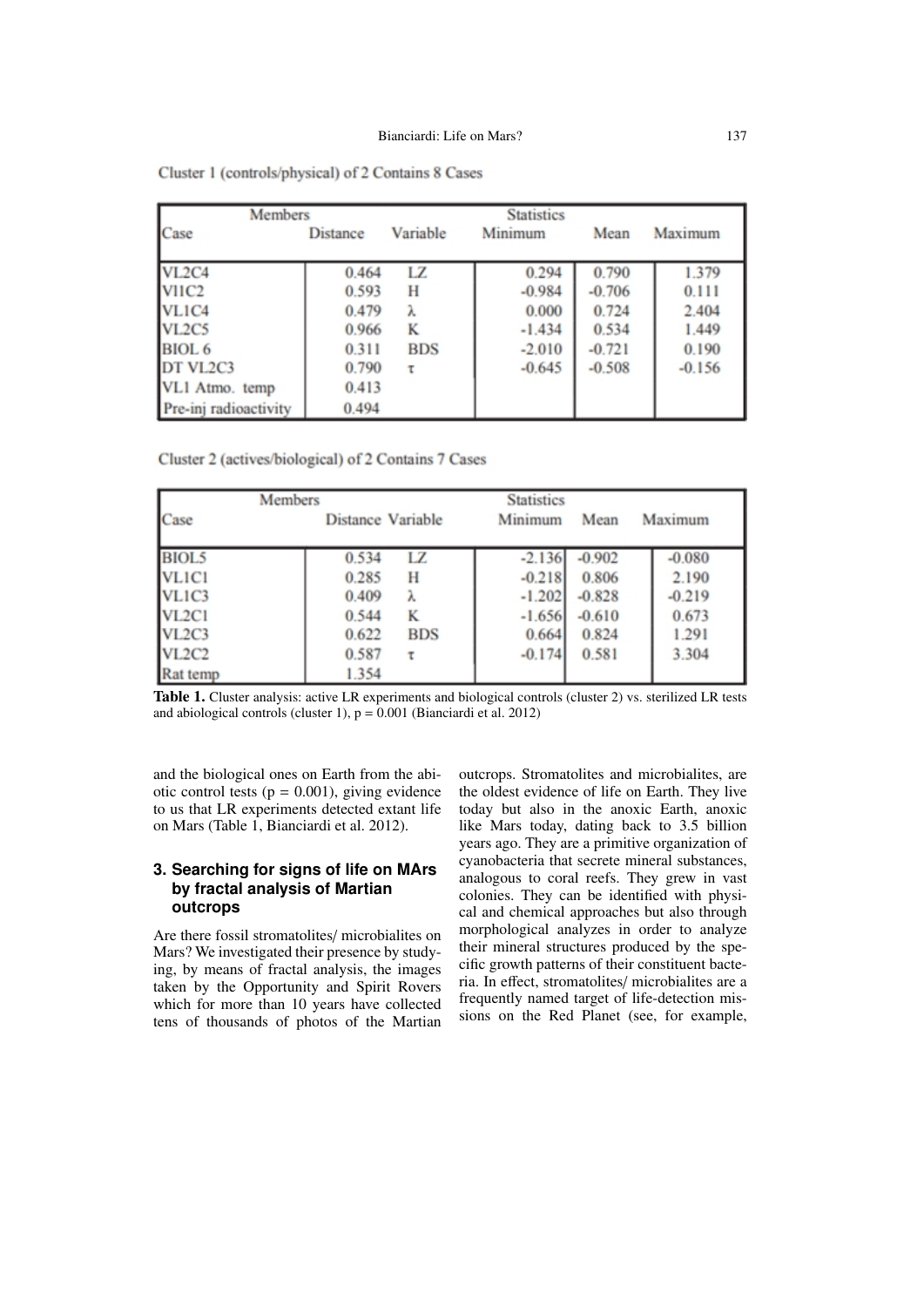| EARTH/ Mean (SD) |  |  |
|------------------|--|--|
|------------------|--|--|

MARS/ Mean (SD)

| Geometric Complexity, High scale | 1.817 (0.023) | 1.812 (0.018) |  |
|----------------------------------|---------------|---------------|--|
| Geometric Complexity, Low scale  | 1.483 (0.070) | 1.478 (0.071) |  |
| Information Entropy, High scale  | 1.876 (0.012) | 1.874 (0.006) |  |
| Information Entropy, Low scale   | 1.421 (0.050) | 1.436 (0.046) |  |
| Randomness (Lempel-Ziv index)    | 0.458(0.045)  | 0.468(0.042)  |  |
| Tortuosity (Dmin)                | 0.777(0.01)   | 0.775(0.01)   |  |
|                                  |               |               |  |
| Minimum diameter (mm)            | 0.077(0.002)  | 0.078(0.002)  |  |
| Maximum diameter (mm)            | 0.2066(0.003) | 0.2068(0.003) |  |
|                                  |               |               |  |

Table 2. Fractal parameters and diameters of the Martian microscopic microstructures photographed by Opportunity Rover on Mars overlapped the ones of terrestrial biogenic microbialites. The probability of this occurring by chance is less than  $p = 0.004$  (Bianciardi et al. 2014).

McKay & Stoker, 1989). To solve the problem, we have performed a fractal analysis of the microstructures present in the stromatolites and other microbialites on Earth, comparing them with the microstructures present in the outcrops photographed by Opportunity and Spirit rovers, Mars. The contours present in the terrestrial and Martian images were automatically extracted from the images and converted to single pixel outlines by a cannyedge filter. A fractal analysis was performed evaluating on the terrestrial or Martian images: Geometric complexities at low and high scales, Information dimensions (entropy) at low and high scales, Algorithmic complexity (Lempel-Ziv index or "randomness"), Fractal dimension of the minimum path (or "tortuosity"), Maximum diameter, Minimum diameter. The fractal analysis of the Athena images shot by Opportunity rover, analyzing 25,000 Martian microstructures, showed fractal parameters that were overlapping the ones of terrestrial biogenic microbialites (15,000 microstructures): the probability of this occurring by chance was less than 1/28, or p¡0.004 (while, abiogenic pseudostromatolites presented morphometric indexes statistically different from the ones of biogenic stromatolites) (Table 2, Bianciardi et al. 2014). Analogous results were obtained by us analyzing 20,000 microstructures shot by the Spirit rover on Mars (Bianciardi et. al. 2015), and, in the same year, Nofke, proposed evidences of stromatolites in the outcrops photographed by Curiosity (Nofke, 2015). Is it possible to collect evidence on Mars of more complex biological structures than prokaryotes such as microbialites? In the lacustrine environment explored by Curiosity rover at Gale crater, several lozenge-shaped microstructures arose from the Martian outcrops. Some Authors interpreted those structures as mineral crystals, as gypsum (Kah et al. 2018), others as biological structures (Rizzo 2020). In order to search to solve the problem, now we are using fractal analysis in order to compare those Martian microstructures with eukaryotic cells (Euglena mutabilis, an extremophile) and with Gypsum. Our preliminary analysis show that the Fractal Dimension, D0, and Entropy, D1, of the Martian "lozenge"( $D0 = 1.580 + 0.04$ ,  $n = 54$ ;  $D1 = 1.55 + 0.1$ ,  $n = 54$ ) differ from the one of the negative control, gypsum (D0  $= 1.61 + 0.03$ ,  $n = 10$ ;  $D1 = 1.59 + 0.08$ , n  $= 10$ ), with high statistical significance (p  $=$  $0.01$ ;  $p = 0.01$ ). Vice versa, Fractal Dimension of the Martian "lozenge" overlaps the one of the unicellular alga Euglena mutabilis, positive control ( $D0 = 1.574 + 0.06$ ,  $n = 32$ ), so supporting the hypothesis by V.Rizzo (2020): the